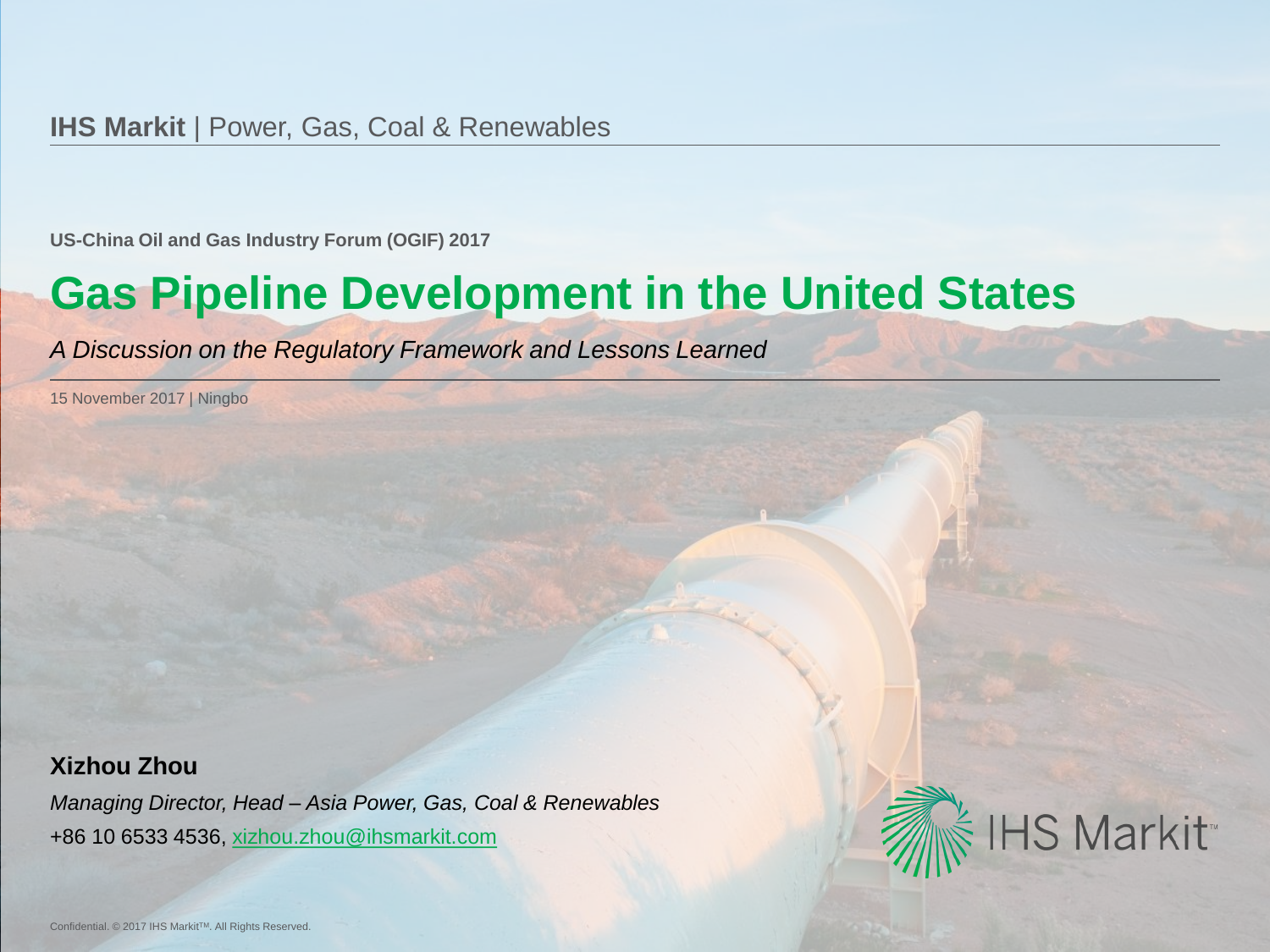#### **Numerous players in every segment of gas value chain**

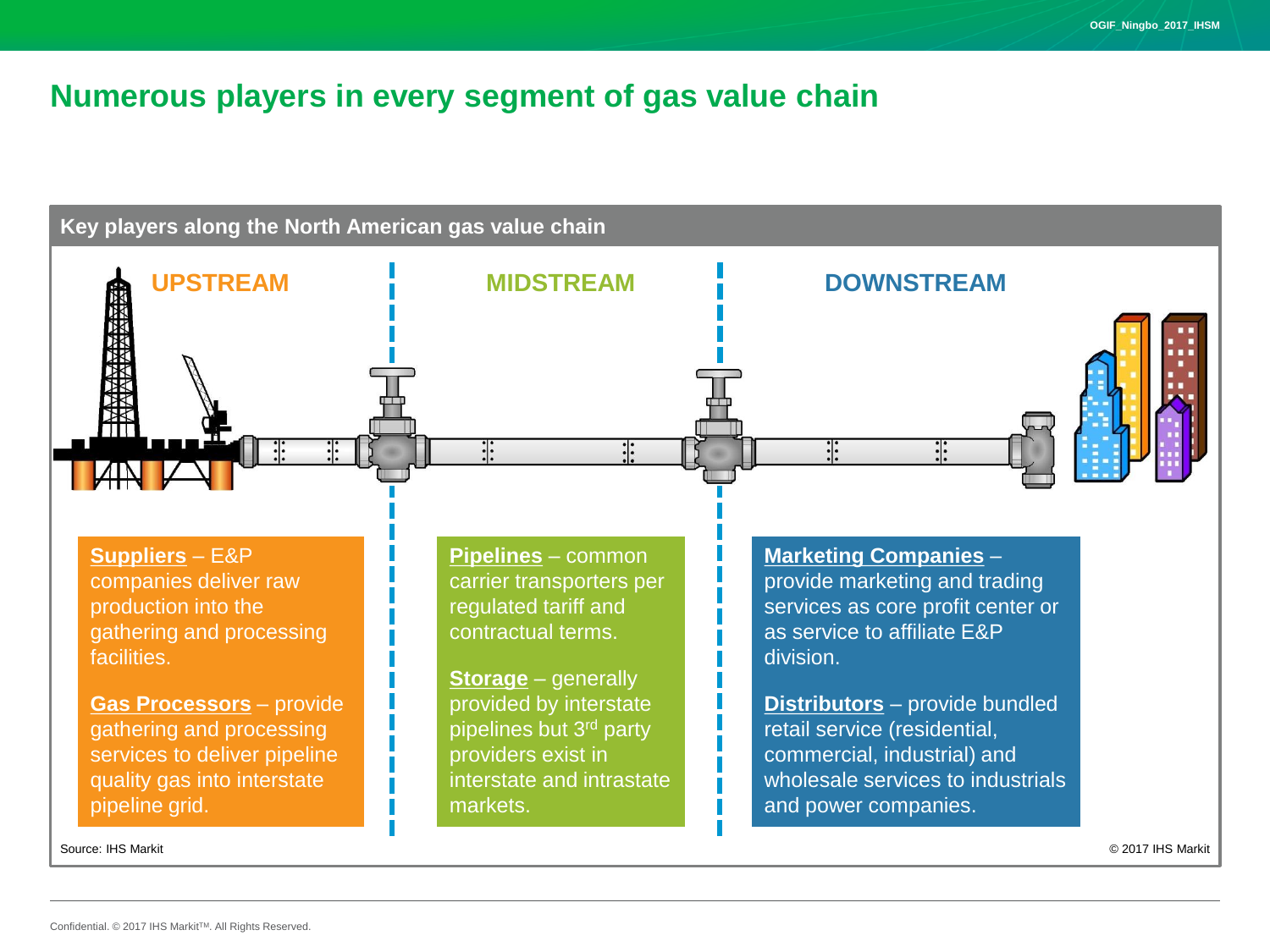# **Plenty of infrastructure in different parts of the gas business**

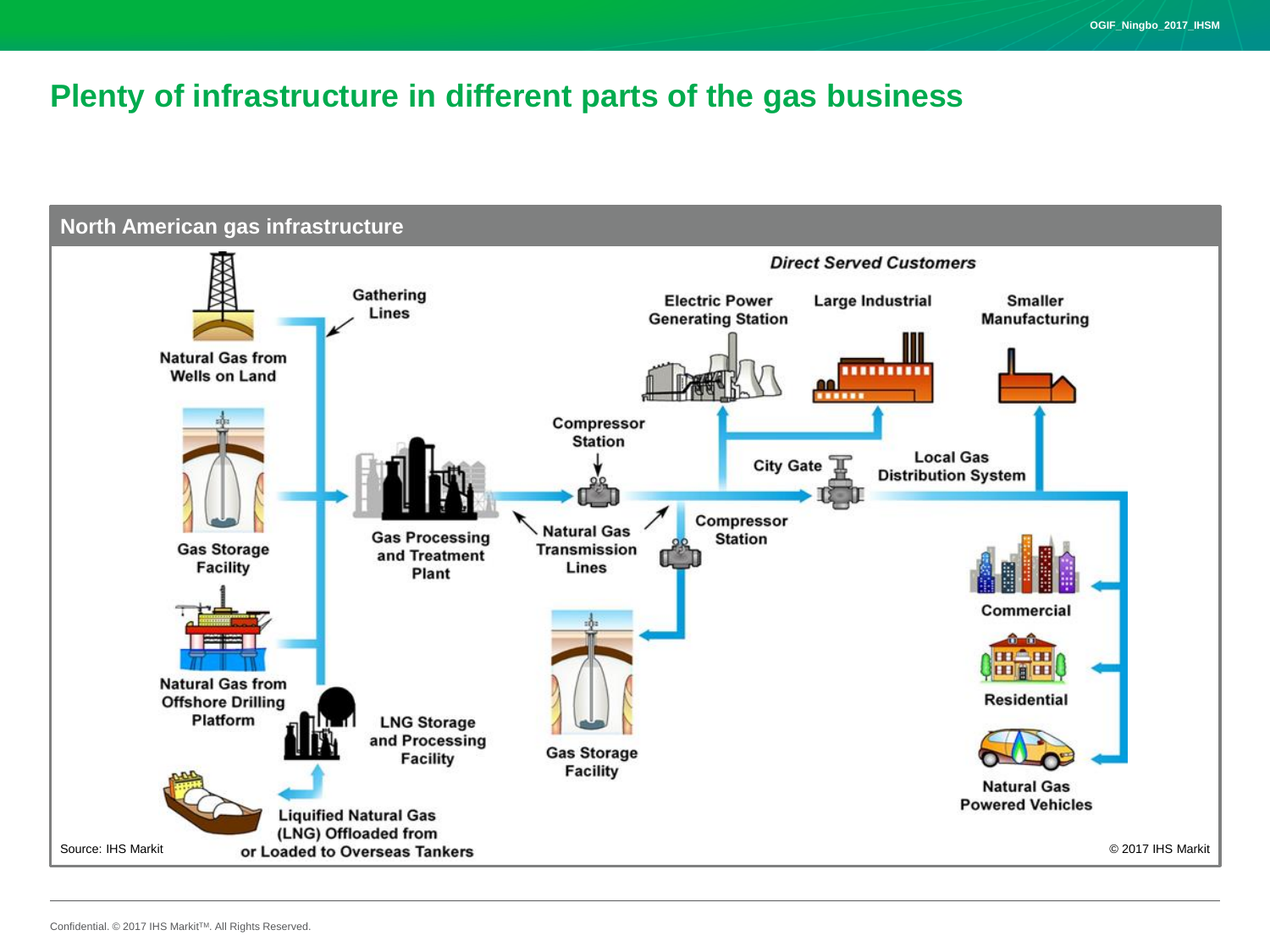#### **Common misconceptions about the North American gas market**

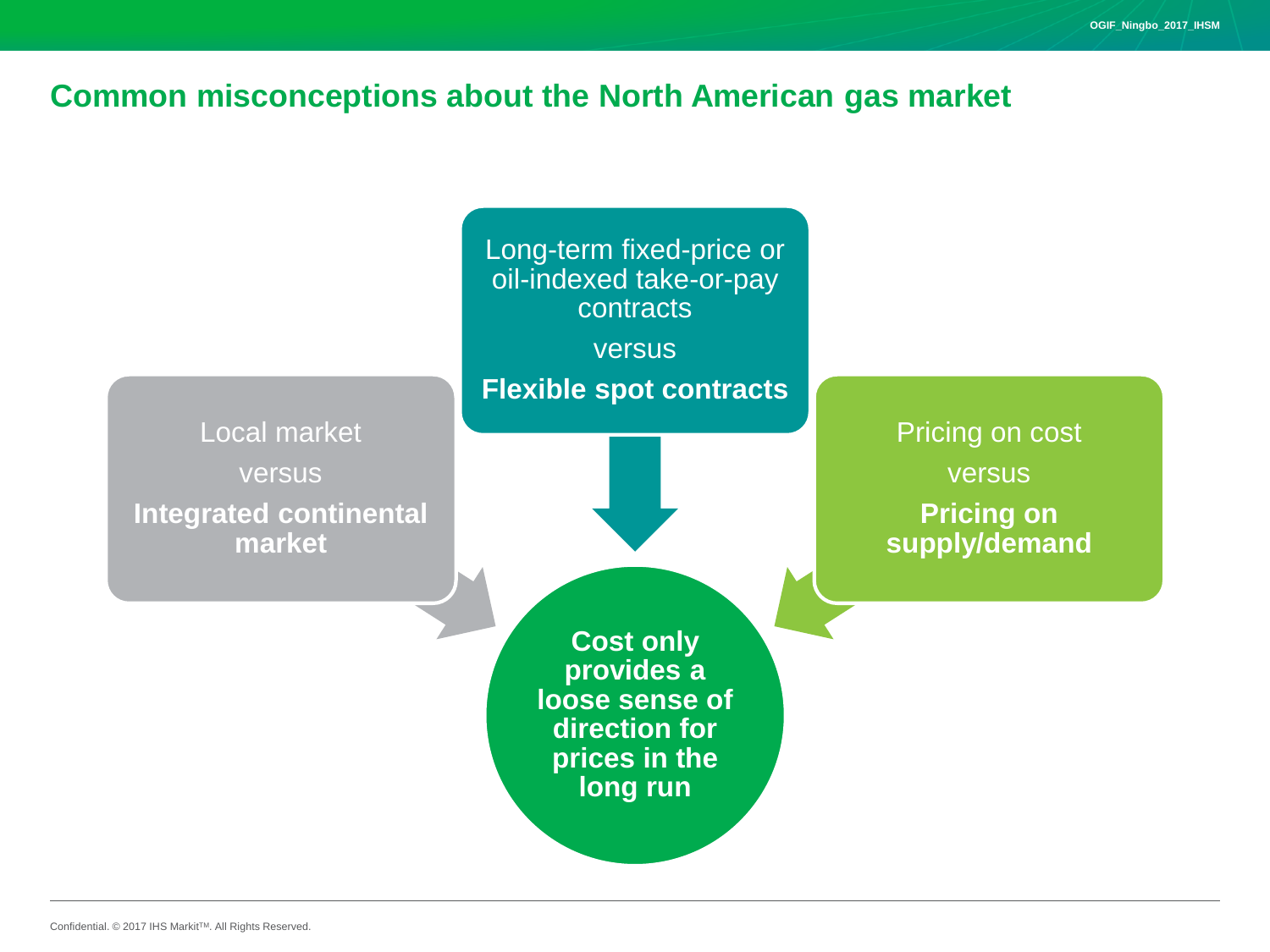## **Gas prices are determined by supply/demand fundamentals**



# Gas is priced by trades

- Gas prices are set in real time by a combination of short-term fundamentals, expectations and market psychology.
- The market is liquid, supported by numerous players and universal access of pipeline service.
- But the liquidity is geographically diffuse because of transmission constraints.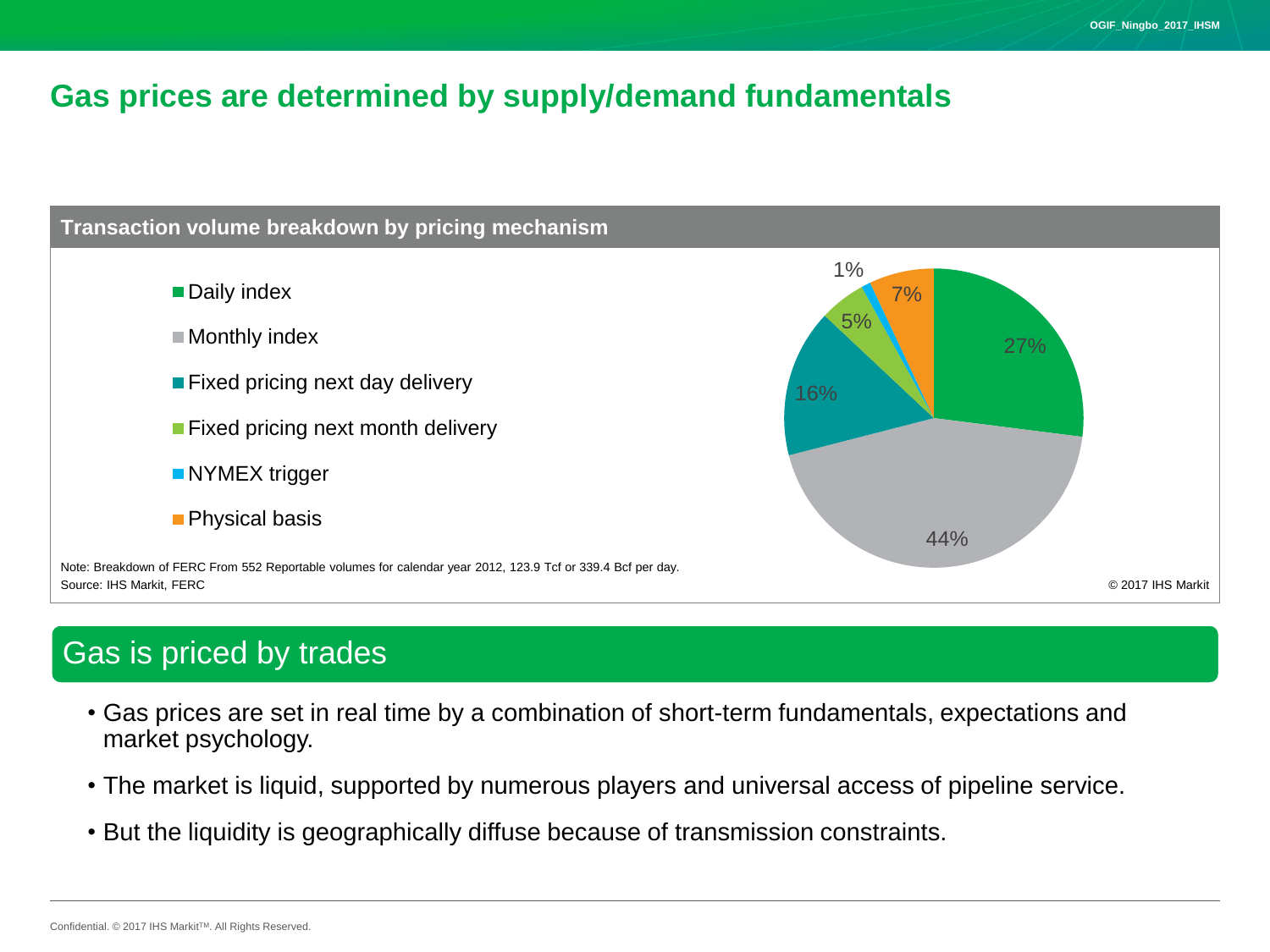#### **Massive pipeline system supports the spot market and interregional gas flow**



- The interstate pipelines in aggregate operate more than 300,000 miles (480,000 km) of pipeline.
- The huge increase in production from the Marcellus play in the Appalachian Basin has greatly affected pipeline flows.
- Between 2011 and 2015 the largest increases in flows were North to South. The largest declines in flows were from South to North.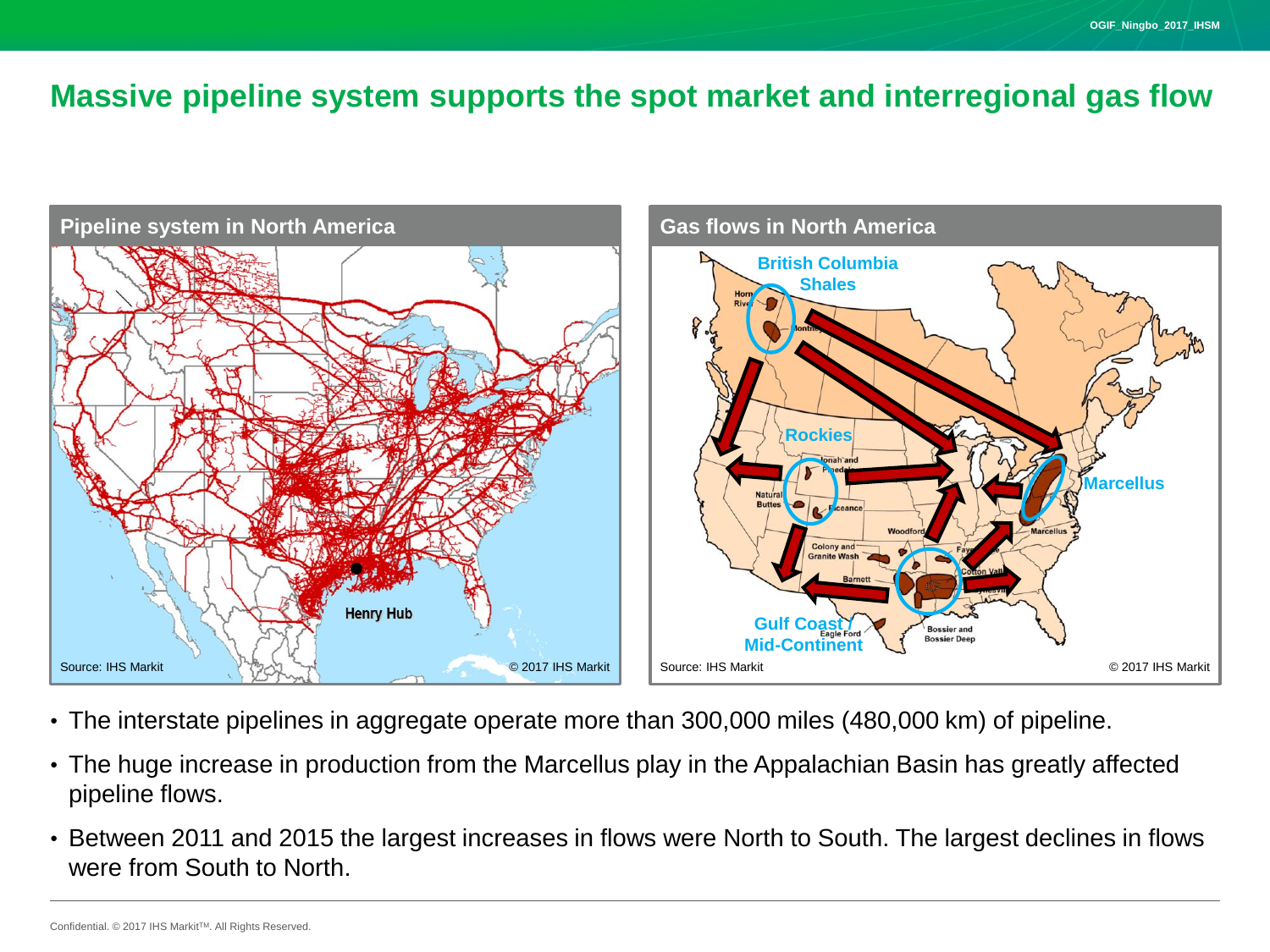# **Gas market reform occurred at a time when transmission pipeline network matured**

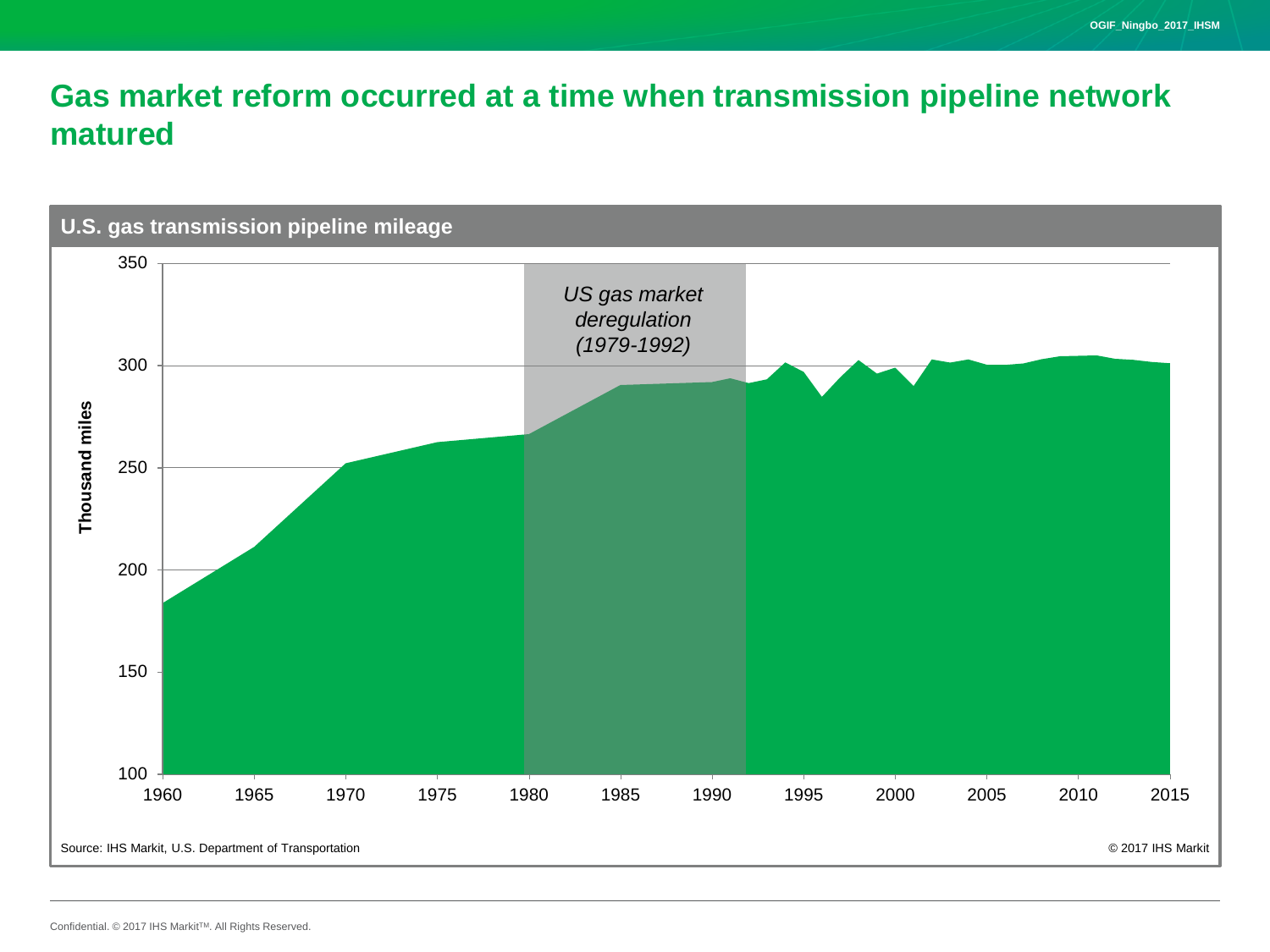# **Gradually policies over three decades enabled gas market liberalization and unbundled pipeline service**

| <b>Prior to</b><br>1979                                                                       | 1979                                                             | 1984                                                        | 1985                                                 | 1992                                                  |
|-----------------------------------------------------------------------------------------------|------------------------------------------------------------------|-------------------------------------------------------------|------------------------------------------------------|-------------------------------------------------------|
|                                                                                               | <b>Natural Gas</b><br><b>Policy Act of</b><br>1978               | <b>FERC Order</b><br>380                                    | <b>FERC Order</b><br>436                             | <b>FERC Order</b><br>636                              |
| <b>Heavily regulated</b><br>in all aspects of<br>the value chain                              | Removal of<br>wellhead price<br>controls                         | Removal of<br>take-or-pay<br>("minimal bill")<br>obligation | Partial<br>transmission<br>capacity open<br>access   | <b>Full sales and</b><br>transportation<br>unbundling |
| <b>Supply shortages</b><br>in the 1970s<br>created crises and<br>raised political<br>concerns | FERC <sup>*</sup> oversight<br>of inter- & intra-<br>state trade | <b>Gas producer</b><br>competition<br>facilitated           | Start of<br>transportation<br>function<br>separation | Non-<br>discriminatory<br>transportation<br>services  |

\*FERC = Federal Energy Regulatory Commission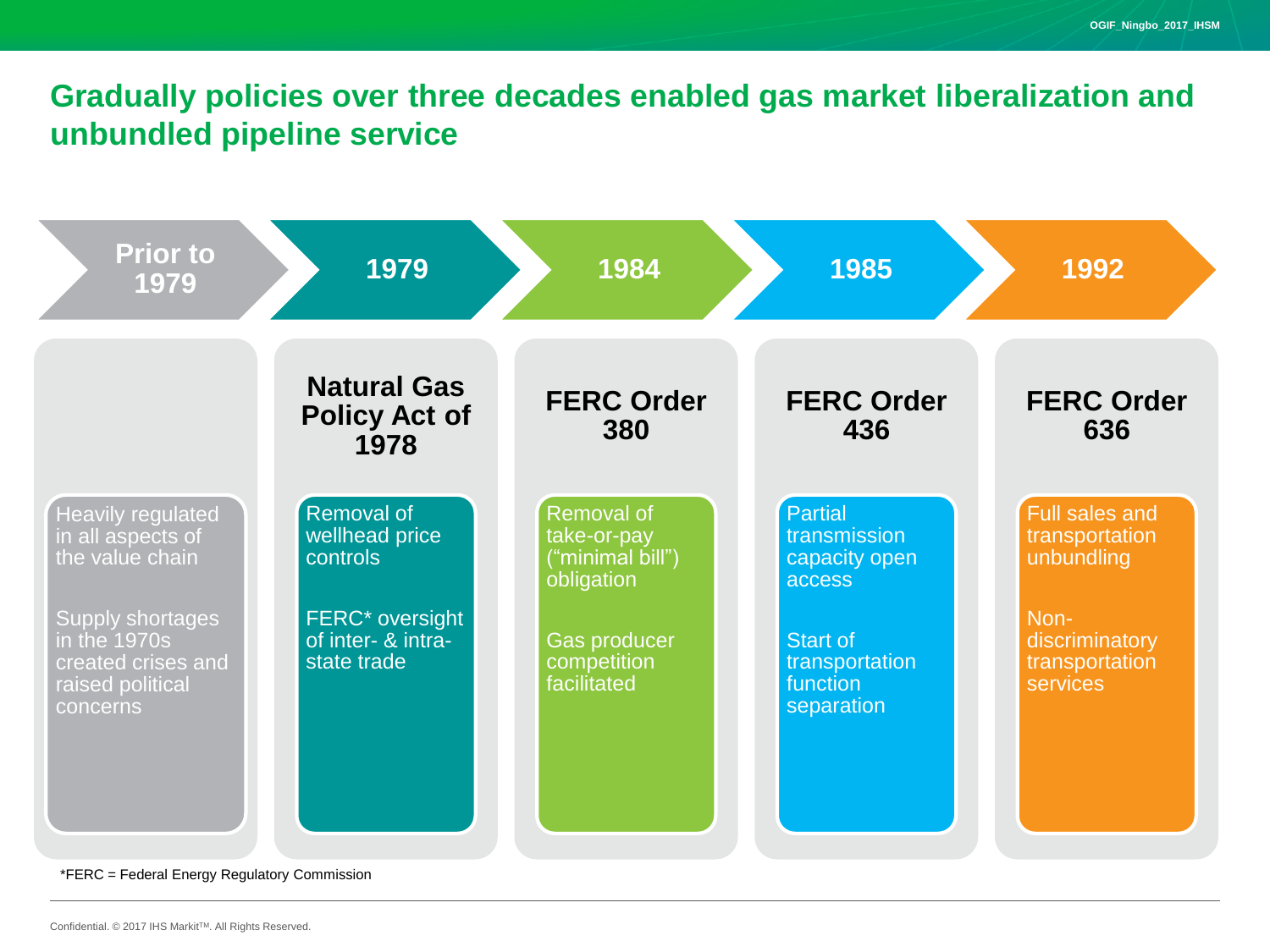# **Pipeline transmission service is separated from commodity delivery, and regulated by government in an effective and transparent manner**

#### **Transmission pipeline service**

- Transportation services: firm (FT), interruptible (IT), and no-notice
- Park and Loan service (PAL)
- Balancing service
- Storage service

#### **Transmission pipeline regulation**

- Regulated by the Federal Energy Regulatory Commission (FERC)
- Provides a catalog of transportation-related services pursuant to the approved Terms and Conditions and rates specified in their tariff
- Does not take title to the gas commodity but provide transportation, balancing, storage, and park and loan services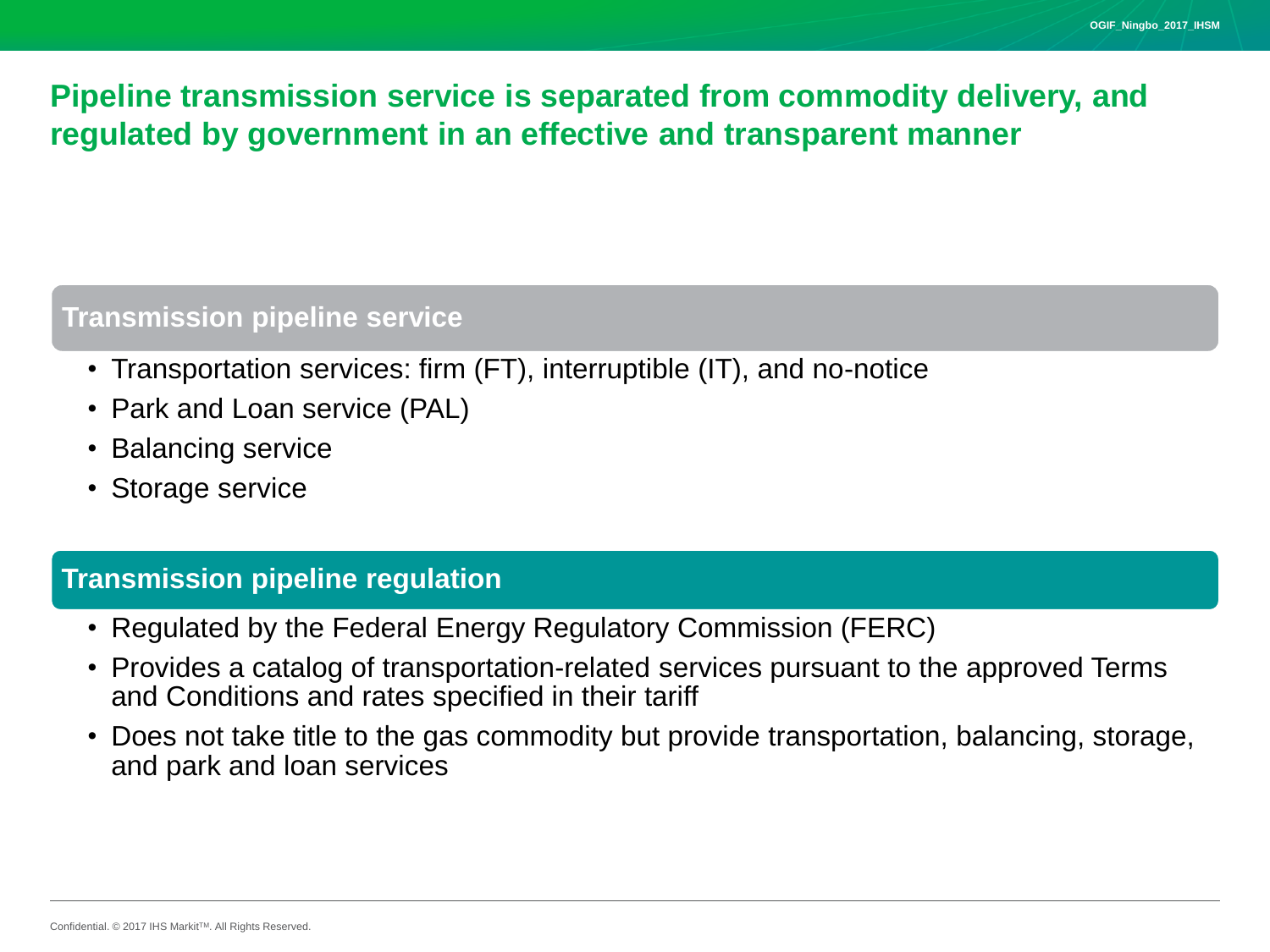#### **Cost-based mechanism is mainstream for setting transmission tariffs**



- FERC Order 636 requires that pipeline rates be designed according to the **straight fixed-variable methodology.**
- Rate structures may be further adjusted to reflect any costs related to the distance gas is transported.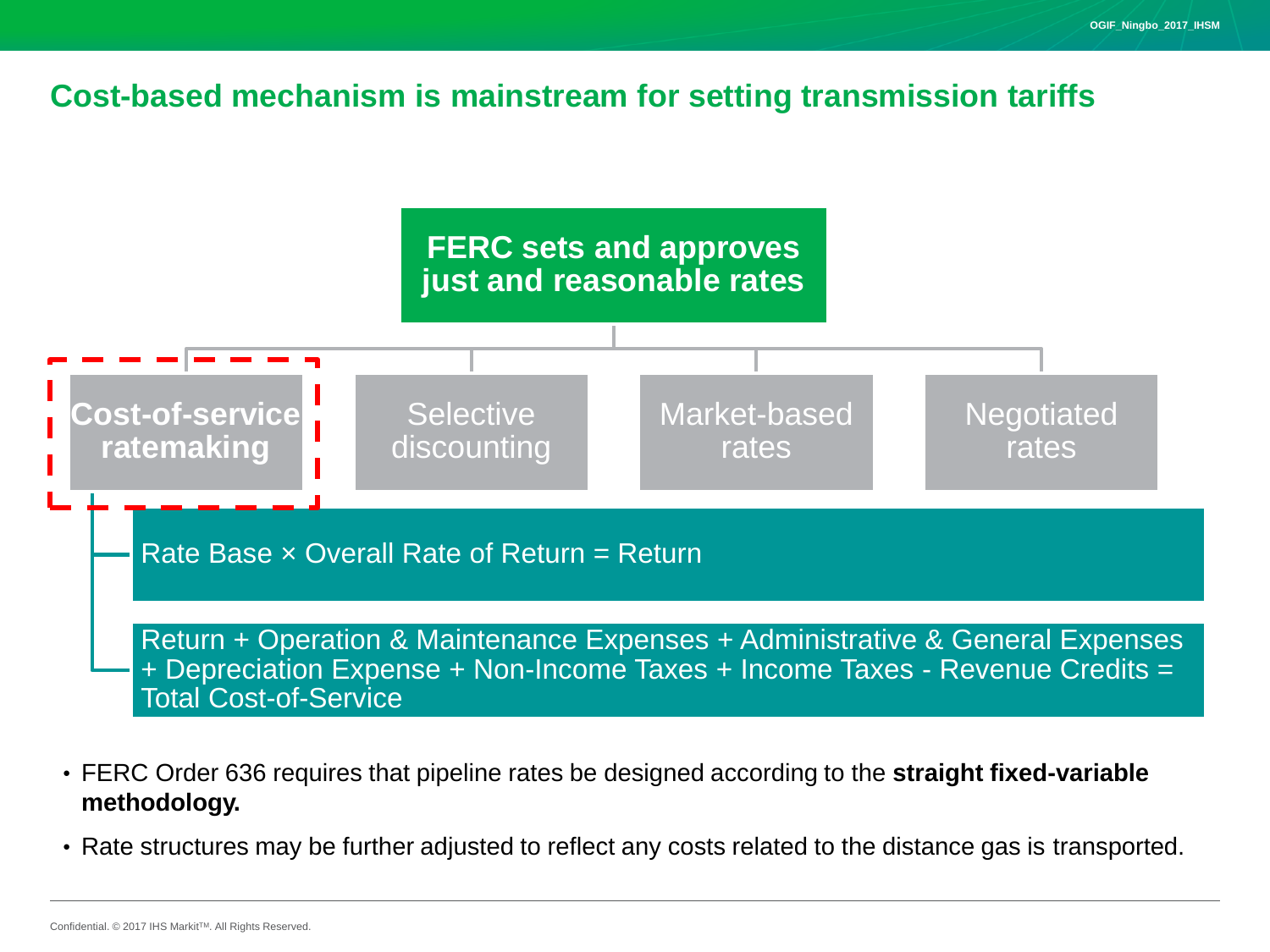# **The pipeline pricing system also allows for scarcity pricing (in a secondary market) based on market demand to create incentives for pipeline investment**

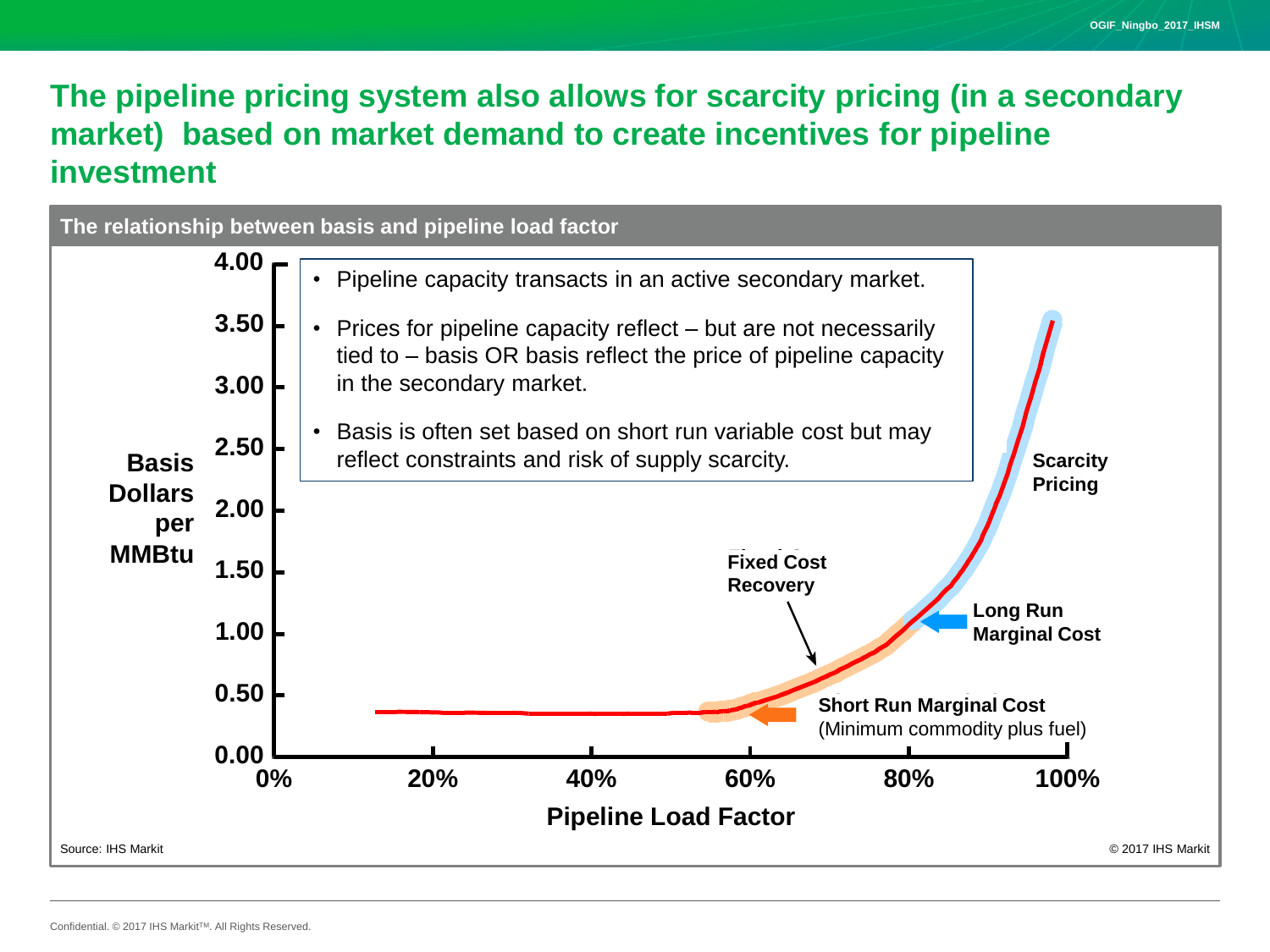#### **Most gas storage facilities are also regulated**

- 385 underground gas storage fields throughout the US Lower 48, with a total of 4,658 Bcf (132 Bcm) of design working capacity—80% in depleted reservoirs, 10% in aquifers, and 10% in salt caverns.
- FERC regulates the rates charged for the storage services of interstate pipeline companies.
	- Transmission supporting operations—costs are classified and allocated in the same manner as transmission costs.
	- Separately contracted storage services—fixed costs are divided equally between "Deliverability" and "Capacity" classifications while all variable costs are classified as "Injection/Withdrawal" costs.



**Underground natural gas storage facilities in the United States**

• Market-based rates may also be approved if the applicant can demonstrate that it has no market power.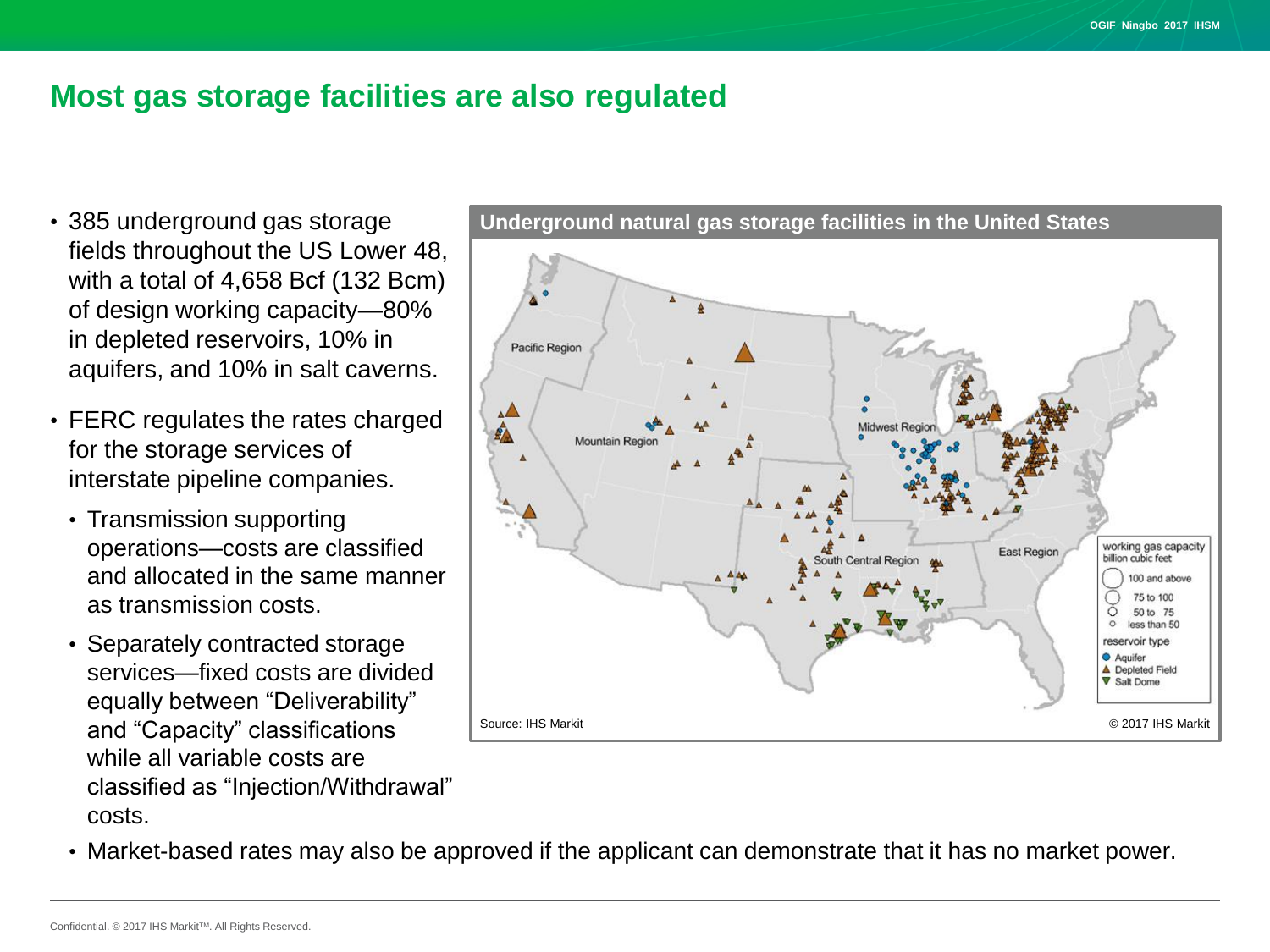#### **Lessons learned**

Numerous players in every part of the value chain help ensure that no single player can sway the market.

Developed pipeline network paved the way for market reform and midstream liberalization.

Open and transparent third-party access to infrastructure is a prerequisite for competition in upstream and downstream.

Deregulation could lead to high prices as well as high volatility, but adequate storage and pipeline capacity serve as an important tool to optimize seasonality in gas supply.